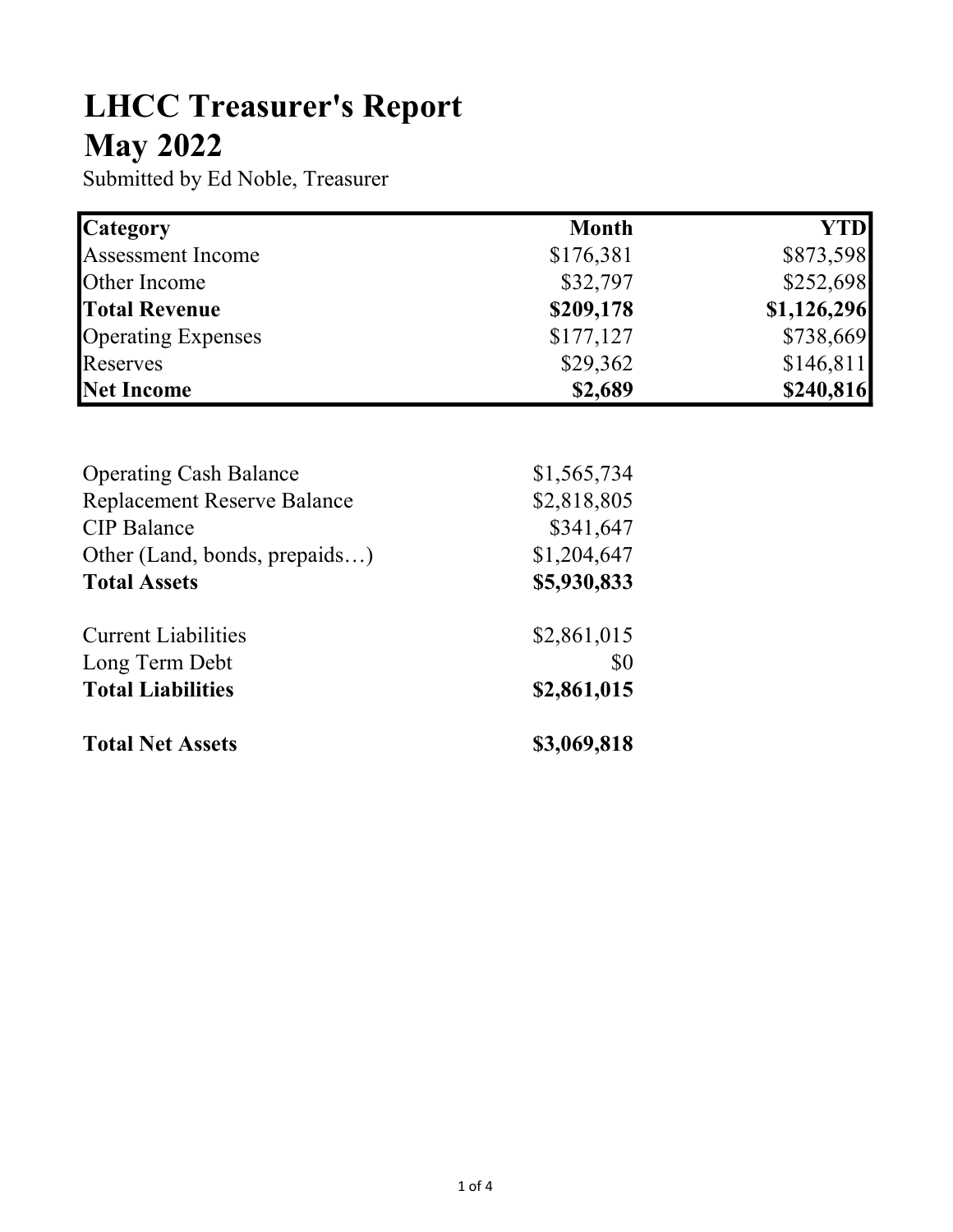| <b>CASH BASIS REVENUE</b>                        |               |                 |            |
|--------------------------------------------------|---------------|-----------------|------------|
| <b>HYBRID ACCRUAL BASIS EXPENSES</b>             |               | <b>May 2022</b> |            |
|                                                  | <b>Actual</b> | <b>Budget</b>   | Variance   |
| <b>Income (Cash Basis)</b>                       |               |                 |            |
| 4000 · Assessment Revenue (Cash Basis)           |               |                 |            |
| Total 4000 · Assessment Revenue                  | 176,380.94    | 160,440.34      | 15,940.60  |
| Total 4300 · Other Income                        | 32,797.03     | 34,454.18       | (1,657.15) |
| <b>Total Income (Cash Basis)</b>                 | 209,177.97    | 194,894.52      | 14,283.45  |
| <b>Expense</b>                                   |               |                 |            |
| Total 5000 · Administrative Expenses             | 11,460.83     | 15,750.01       | 4,289.18   |
| Total 5100 · Personnel                           | 47,382.30     | 50,987.82       | 3,605.52   |
| Total 5200 · Taxes & Licenses                    | 5,593.20      | 500.00          | (5,093.20) |
| Total 5800 · Committee Expenses                  | 1,264.30      | 3,666.67        | 2,402.37   |
| Total 5900 · Utilities                           | 5,345.82      | 6,541.67        | 1,195.85   |
| Total 6000 · Annual Contracts                    | 59,788.79     | 54,620.84       | (5,167.95) |
| Total 6100 · As Needed Contracts & Services      | 21,099.80     | 30,991.66       | 9,891.86   |
| Total $6200 \cdot$ Material & Supplies           | 16,795.89     | 19,199.99       | 2,404.10   |
| Total 7050 · Long Term Capital Assets            | 8,395.8       | 8,395.8         |            |
| Total 6900 · Other Expenses                      |               |                 |            |
| <b>Total General Fund Expenses</b>               | 177,126.76    | 190,654.49      | 13,527.73  |
| <b>Replacement Reserve Contributions</b>         | 29,362.17     | 29,362.17       |            |
| <b>Total Transfers to Reserve/Loan Repayment</b> | 29,362.17     | 29,362.17       |            |
|                                                  |               |                 |            |
| <b>General Fund - Net Income (Loss)</b>          | 2,689.04      | (25, 122.14)    | 27,811.18  |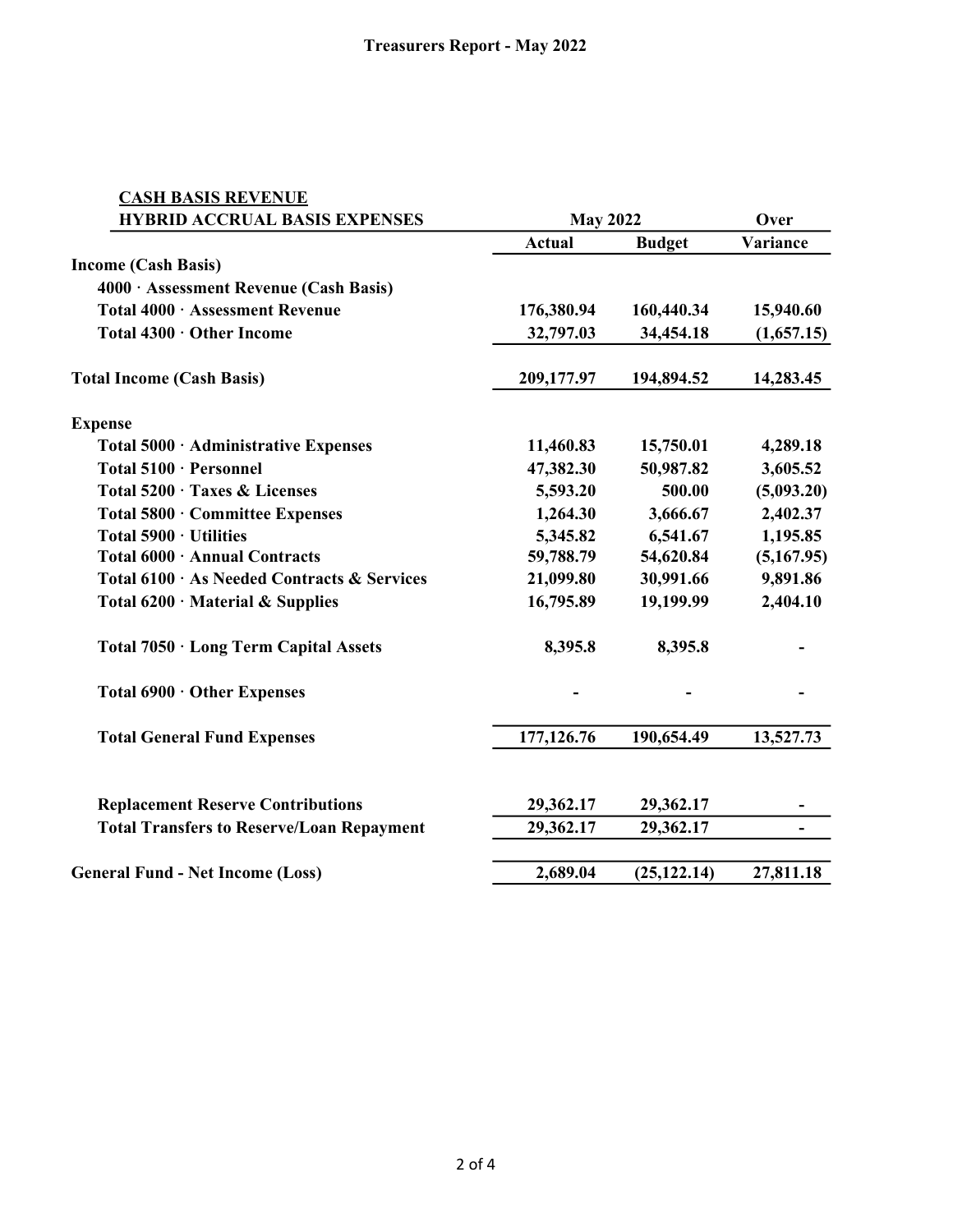| <b>CASH BASIS REVENUE</b><br><b>HYBRID ACCRUAL BASIS EXPENSES</b> | 2022 YTD Totals |               |            |
|-------------------------------------------------------------------|-----------------|---------------|------------|
|                                                                   | <b>Actual</b>   | <b>Budget</b> | Variance   |
| <b>Income (Cash Basis)</b>                                        |                 |               |            |
| 4000 · Assessment Revenue (Cash Basis)                            |                 |               |            |
| Total 4000 · Assessment Revenue                                   | 873,598.22      | 802,201.70    | 71,396.52  |
| Total 4300 · Other Income                                         | 252,697.64      |               | 33,776.74  |
|                                                                   |                 | 218,920.90    |            |
| <b>Total Income (Cash Basis)</b>                                  | 1,126,295.86    | 1,021,122.60  | 105,173.26 |
| <b>Expense</b>                                                    |                 |               |            |
| Total 5000 · Administrative Expenses                              | 59,192.89       | 78,750.05     | 19,557.16  |
| Total 5100 · Personnel                                            | 243,183.17      | 286,662.18    | 43,479.01  |
| Total 5200 · Taxes & Licenses                                     | 5,638.74        | 3,650.00      | (1,988.74) |
| Total 5800 · Committee Expenses                                   | 6,248.11        | 7,733.35      | 1,485.24   |
| Total $5900 \cdot$ Utilities                                      | 32,952.18       | 34,358.35     | 1,406.17   |
| Total 6000 · Annual Contracts                                     | 193,275.78      | 239,379.20    | 46,103.42  |
| Total 6100 · As Needed Contracts & Services                       | 62,837.22       | 116,908.30    | 54,071.08  |
| Total 6200 · Material & Supplies                                  | 43,362.27       | 81,674.95     | 38,312.68  |
| Total 7050 · Long Term Capital Assets                             | 91,979.15       | 91,979.15     |            |
| Total 6900 · Other Expenses                                       |                 |               |            |
| <b>Total General Fund Expenses</b>                                | 738,669.51      | 941,095.53    | 202,426.02 |
| <b>Replacement Reserve Contributions</b>                          | 146,810.85      | 146,810.85    |            |
| <b>Total Transfers to Reserve/Loan Repayment</b>                  | 146,810.85      | 146,810.85    |            |
|                                                                   |                 |               |            |
| <b>General Fund - Net Income (Loss)</b>                           | 240,815.50      | (66, 783.78)  | 307,599.28 |